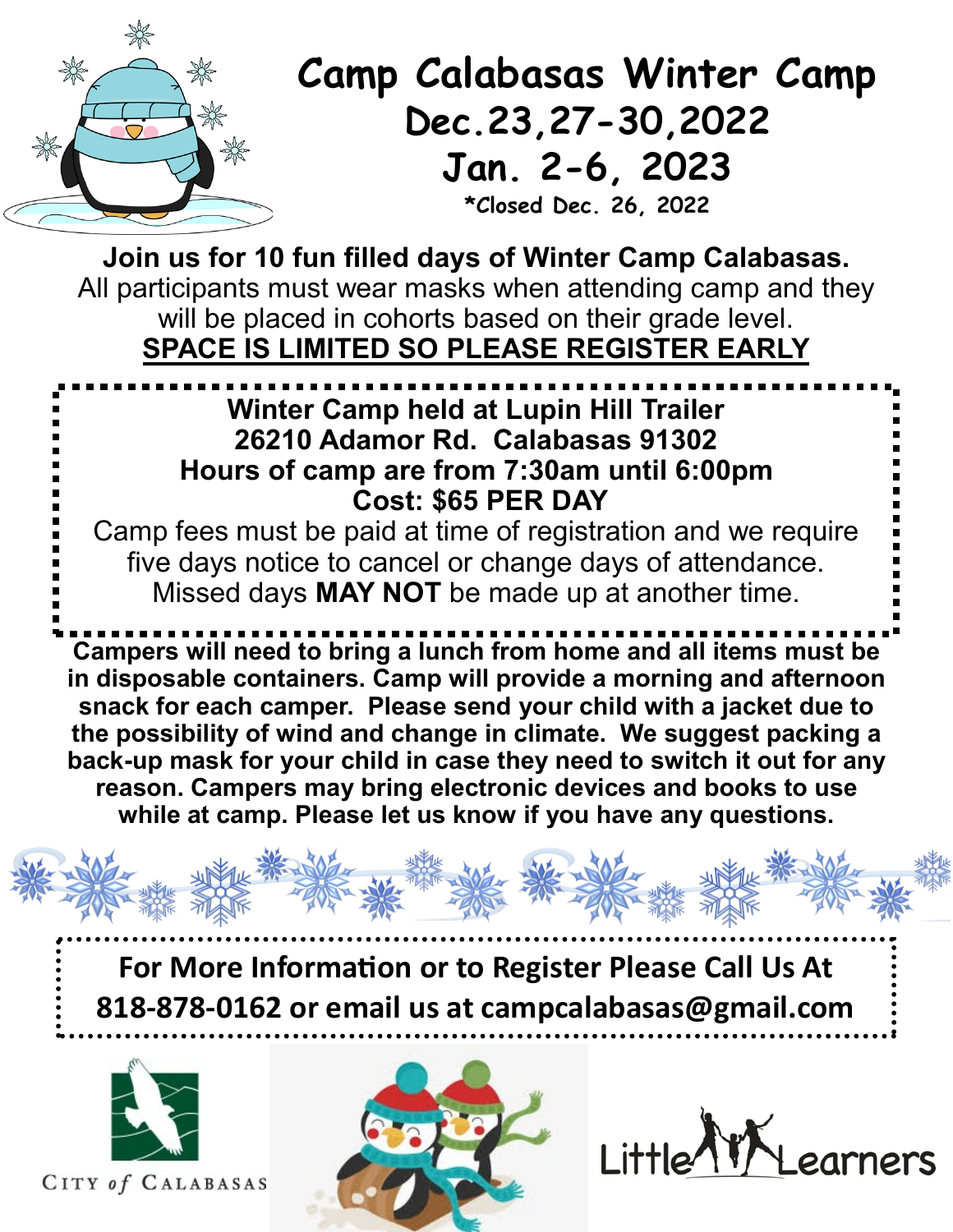Campers Name\_\_\_\_\_\_\_\_\_\_\_\_\_\_\_\_\_\_\_\_\_\_\_\_\_\_\_\_\_\_\_\_\_\_\_\_\_\_\_ Age\_\_\_\_\_\_\_ Date of Birth\_\_\_\_\_\_\_\_\_\_\_\_\_ Sex M F Father's Name **Example 20** Nork/Cell Numbers 20 Normer 20 Normer 20 Normer 20 Normer 20 Normer 20 Normer 20 Normer 20 Normer 20 Normer 20 Normer 20 Normer 20 Normer 20 Normer 20 Normer 20 Normer 20 Normer 20 Normer 20 Norm Mother's Name\_\_\_\_\_\_\_\_\_\_\_\_\_\_\_\_\_\_\_\_\_\_\_\_\_\_\_\_\_\_ Work/Cell Numbers\_\_\_\_\_\_\_\_\_\_\_\_\_\_\_\_\_\_\_\_\_\_/\_\_\_\_\_\_\_\_\_\_\_\_\_\_\_\_\_\_\_\_\_\_ Home Address\_\_\_\_\_\_\_\_\_\_\_\_\_\_\_\_\_\_\_\_\_\_\_\_\_\_\_\_\_\_\_\_\_\_\_\_\_\_\_\_\_\_ City\_\_\_\_\_\_\_\_\_\_\_\_\_\_\_\_\_\_\_\_\_\_\_\_\_\_\_\_\_\_ Zip\_\_\_\_\_\_\_\_\_\_\_\_\_ Home Phone\_\_\_\_\_\_\_\_\_\_\_\_\_\_\_\_\_\_\_\_\_\_\_\_\_\_\_\_\_\_\_\_\_\_\_\_ Other Phone\_\_\_\_\_\_\_\_\_\_\_\_\_\_\_\_\_\_\_\_\_\_\_\_\_\_\_\_\_\_\_\_\_\_\_\_\_\_\_\_\_ School Camper Attends\_\_\_\_\_\_\_\_\_\_\_\_\_\_\_\_\_\_\_\_\_\_\_\_\_\_\_\_\_\_ Grade of Camper \_\_\_\_\_\_\_\_\_\_\_\_\_ EMAIL:\_\_\_\_\_\_\_\_\_\_\_\_\_\_\_\_\_\_ Child Lives With: Both Parents Shared or\_\_\_\_\_\_\_\_\_\_\_\_\_\_\_\_\_\_\_\_\_\_\_\_\_\_\_\_\_\_\_\_\_\_\_\_\_\_\_\_\_\_\_\_\_\_\_\_\_\_\_\_\_\_\_\_\_\_\_\_\_\_\_\_\_\_ Payment: Check\_\_\_\_ Cash\_\_\_\_ Credit Card #\_\_\_\_\_\_\_\_\_\_\_\_\_\_\_\_\_\_\_\_\_\_\_\_\_\_\_\_\_\_\_\_\_\_\_\_\_\_\_\_\_\_\_\_\_\_EXP:\_\_\_\_\_\_\_\_\_\_\_\_\_\_\_\_\_\_ CVV:\_\_\_\_\_\_\_\_\_\_\_\_\_\_\_\_\_\_\_\_\_\_ Name on Card:\_\_\_\_\_\_\_\_\_\_\_\_\_\_\_\_\_\_\_\_\_\_\_\_\_\_\_\_\_\_\_\_\_\_\_\_ Charge Reoccurring Fees \_\_\_\_\_\_\_\_\_\_\_\_\_\_ or \$\_\_\_\_\_\_\_\_\_\_\_\_\_\_\_\_\_\_ **IMPORTANT MEDICAL INFORMATION** Family Doctor\_\_\_\_\_\_\_\_\_\_\_\_\_\_\_\_\_\_\_\_\_\_\_\_\_\_\_\_\_\_\_\_\_\_\_\_\_\_\_\_ Phone Number\_\_\_\_\_\_\_\_\_\_\_\_\_\_\_\_\_\_\_\_\_\_\_\_\_\_\_\_\_\_\_\_\_\_ Family Dentist **Example 20 and Security Phone Number** Phone Number Medical Plan #\_\_\_\_\_\_\_\_\_\_\_\_\_\_\_\_\_\_\_\_\_\_\_\_\_\_\_\_\_Allergies\_\_\_\_\_\_\_\_\_\_\_\_\_\_\_\_\_\_\_\_\_\_\_\_\_\_\_\_\_\_\_\_\_\_\_\_\_\_\_\_\_\_\_\_\_\_\_\_\_ Does your child have any special needs? \_\_\_\_\_\_\_\_\_\_\_\_\_\_\_\_\_\_\_\_\_\_\_\_\_\_\_\_\_\_\_\_\_\_\_\_\_\_\_\_\_\_\_\_\_\_\_\_\_\_\_\_\_\_\_\_\_\_\_\_\_\_\_\_\_\_\_\_\_\_\_\_\_\_\_\_\_\_\_\_\_\_\_\_\_\_\_\_\_\_\_\_\_\_\_ Is your child taking any medication? If yes, please state) Other Important Information\_\_\_\_\_\_\_\_\_\_\_\_\_\_\_\_\_\_\_\_\_\_\_\_\_\_\_\_\_\_\_\_\_\_\_\_\_\_\_\_\_\_\_\_\_\_\_\_\_\_\_\_\_\_\_\_\_\_\_\_\_\_\_\_\_\_\_\_\_ Please list, in order of importance, who we should contact first in the event of an emergency other than parents. Please list multiple people in the event that you or someone on this list cannot be reached. Name\_\_\_\_\_\_\_\_\_\_\_\_\_\_\_\_\_\_\_\_\_\_\_\_\_\_\_\_\_\_ Phone 1\_\_\_\_\_\_\_\_\_\_\_\_\_\_\_\_\_\_\_ 2\_\_\_\_\_\_\_\_\_\_\_\_\_\_\_\_\_\_\_\_\_\_ Name\_\_\_\_\_\_\_\_\_\_\_\_\_\_\_\_\_\_\_\_\_\_\_\_\_\_\_\_\_\_ Phone 1\_\_\_\_\_\_\_\_\_\_\_\_\_\_\_\_\_\_\_ 2\_\_\_\_\_\_\_\_\_\_\_\_\_\_\_\_\_\_\_\_\_\_ The undersigned hereby agrees to defend, indemnify, and hold harmless the City of Calabasas and its officers, employees and agents against any loss, liability charges and expenses (including attorneys' fee) and costs which may arise by reason of participation in any program. (The City does not provide accidents, medical, liability, workers' compensation insurance for program participants). As parent/guardian, I hereby consent to emergency treatment of my minor child as a result of accident or injury. I further agree to pay any and all costs incurred as a result of said treatment. I agree to carefully inspect and satisfy for me that the facilities provided are reasonably safe for their use. Once having conducted the inspection, I agree to expressly assume the risk of participating at the premises. I understand the City retains the right to use photos taken during activities for public purposes. **WINTER CAMP 2022-23 Registration Form PLEASE CHECK THE DAYS YOUR CHILD WILL BE ATTENDING CAMP:** *December 23\_\_\_ 27\_\_\_ 28\_\_\_\_ 29\_\_\_\_ 30\_\_\_ 2\_\_\_\_ 3\_\_\_\_ 4\_\_\_\_ 5\_\_\_\_ 6\_\_\_\_\_ (Closed 12/26)*

Parent Signature\_\_\_\_\_\_\_\_\_\_\_\_\_\_\_\_\_\_\_\_\_\_\_\_\_\_\_\_\_\_\_\_\_\_\_\_\_\_\_\_\_\_\_\_\_\_\_\_\_\_\_\_\_\_\_\_\_\_Date\_\_\_\_\_\_\_\_\_\_\_\_\_\_\_\_\_\_\_\_\_\_\_\_\_\_